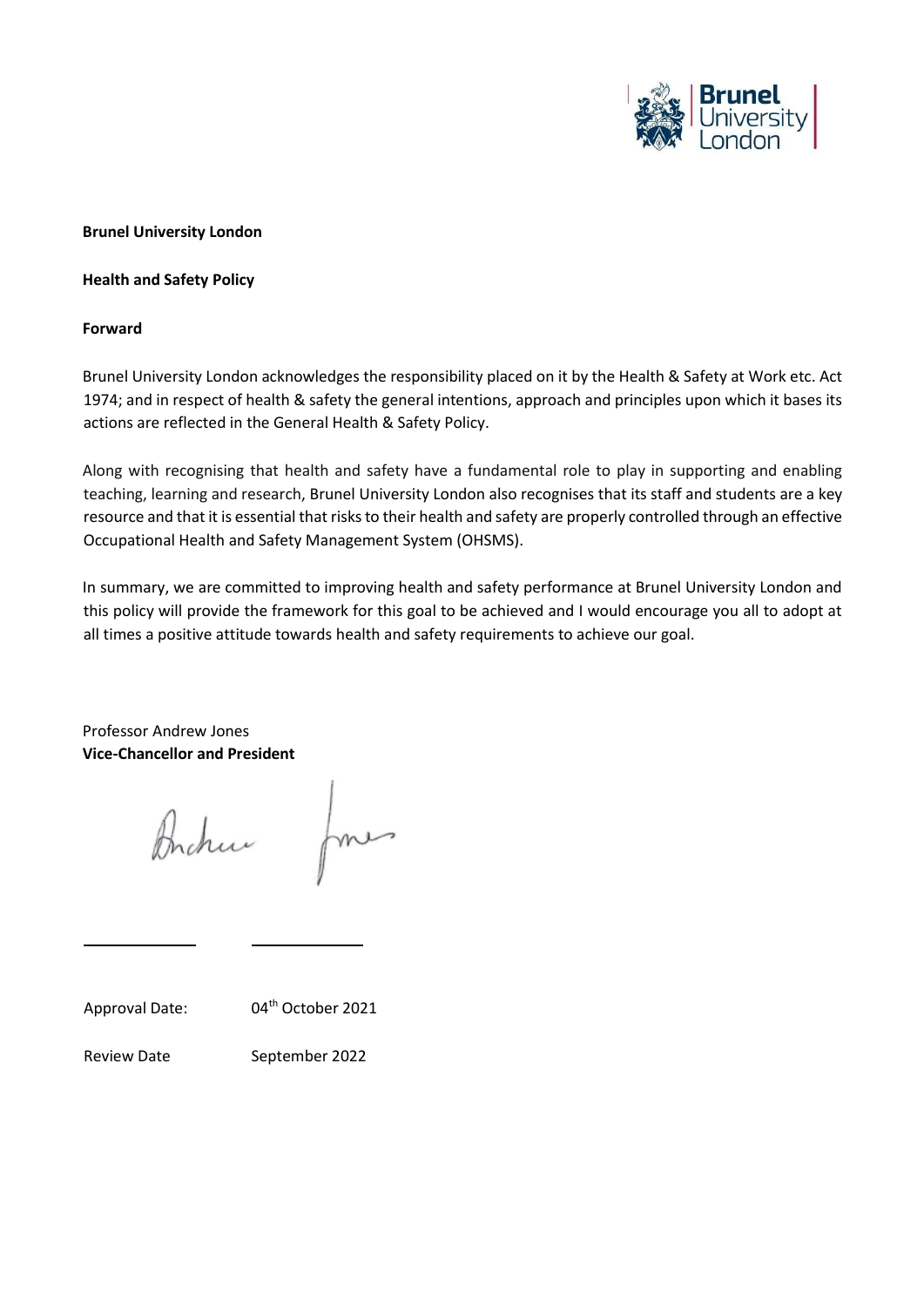

### **1 General Health and Safety Policy Statement**

Brunel University London is committed to achieving best practice and continuous improvement in determining and minimising any risk to the health and safety of our staff, students and visitors, whilst enabling the delivery of world class teaching, learning and research.

Compliance with statutory requirements is no more than our starting-point and Brunel University London will establish clear frameworks that identify health and safety responsibility at all management levels across Brunel University London to implement this Policy.

Brunel University London is for that reason committed to working conditions for the prevention of related injury and ill health, regulatory and other requirements, eliminate hazards, continual improvement in managing health and safety, and the participation of our employees.

### **The aims of this Policy are to ensure:**

- That all staff are competent to carry out their own work without risk to themselves or others, by assessing capabilities and providing additional training as appropriate.
- That there are effective channels of communication and consultation for health and safety for its employees and their representatives and that the arrangements for carrying out this policy are delivered through the Induction process of the Brunel University London.
- That there is an effective risk assessment process in operation, which establishes appropriate workplace precautions and risk control systems and that a safe working environment is maintained through maintenance of premises, plant and equipment.
- That all accidents, injuries, ill health and near misses are reported, recorded and investigated to an appropriate level.
- A system of inspection, monitoring and auditing is established which will allow the identification of risk and ensure that acceptable standards of risk control are being achieved across Brunel University London.
- That all students will receive appropriate safety instruction as an integrated part of their studies and that all students taking part in Brunel University London controlled activities must take care of their own and others' health and safety.
- Visitors (including contractors and visiting public) are required to comply with Brunel University London policy, codes and procedures, and report any problems to Brunel University London staff whilst on Brunel University London premises.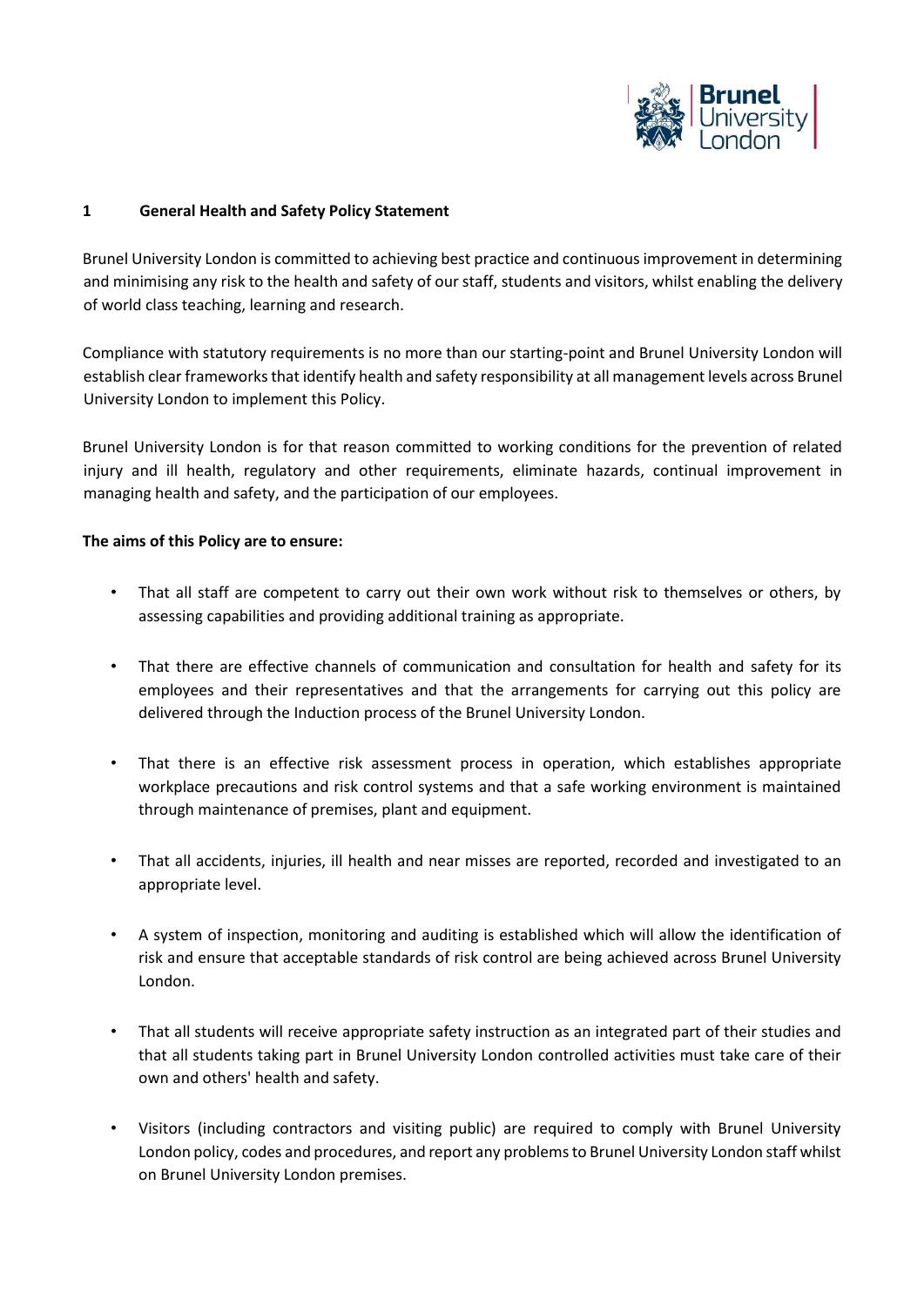

- No person shall intentionally or recklessly interfere with, or misuse anything provided in the interests of health, safety or welfare.
- That adequate financial provision is made for managing the risks associated with its undertaking and implementing this Health & Safety Policy.
- **2 University organisation and arrangements for health and safety**

The Council, the Vice-Chancellor and President and, with our delegated authority, the Chief Governance Officer (CGO) have overall responsibility for health and safety at Brunel University London. Council and the Vice-Chancellor and President will periodically review and develop this policy; and will monitor Brunel University London HSMS overall, including the adequacy of policy, procedures, and codes and other documentation related to specific subject areas.

To these ends, Council has established the University Health and Safety Committee [UHSC] charged with independent monitoring, audit and review. The UHSC, consisting of employer, staff and student union representatives, has both executive and consultative functions. The CGO is Brunel University London's Lead Director for Health and Safety and chairs the UHSC.

In its executive role, the UHSC is responsible to Council for co-ordinating the formulation and issue of University-wide policies and procedures; and for the ongoing monitoring, audit and review of progress. In its consultative role, the HSC is responsible to the Council for ensuring effective consultation, encouraging staff and student involvement and participation.

**2.1 Executive Board and Leadership Team** (*This group typically consists of the Vice-Chancellor and President, Provost, Secretary, CGO, Deans and Professional Services Directors).* 

The Executive Board/Leadership Team is responsible for supporting the *Vice-Chancellor and President* in:

- Implementing this Health and Safety Policy within their area of responsibility, and responsibility extends through management and supervisors to each member of staff and each student.
- Ensuring a safe and healthy working environment through an effective risk assessment process, which establishes appropriate workplace precautions and risk control systems. The maintenance of premises, plant and equipment, along with implementing a monitoring regime which will ensure that acceptable standards of risk control are being achieved.
- Leading by example, establishing College, Institute and Professional Service Operational Sub Health and Safety Committees - in each case to the extent appropriate to the risks associated with their work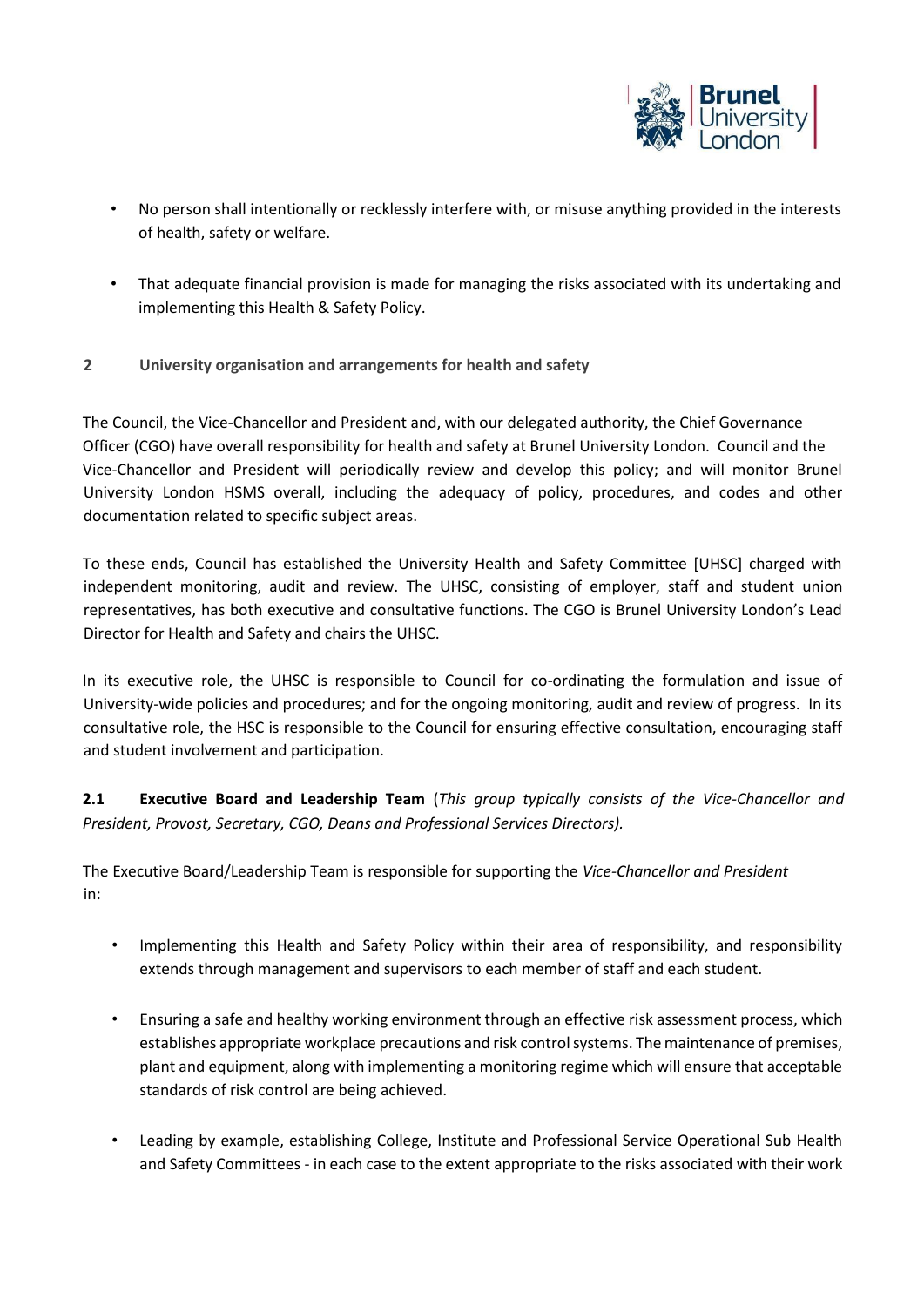

and specifying their own local rules and procedures in line with Brunel University London policy, as appropriate.

- Ensuring any health or safety query or concern from members of staff or from students should in the first instance be directed to their manager or supervisor.
- Seeking specialist advice and assistance from the Brunel University London's Health and Safety Team, and maintaining arrangements for access to Occupational Health advice, including preemployment screening and periodic health surveillance as required.

## **2.2 Senior Managers** *This group may include Directors of College/ Institute Operations, Heads of Departments, Subject/ Divisional Leads and Directors of Research*)

Senior Managers are responsible for supporting the Executive Board/ Leadership Team in implementation of this policy within their areas of responsibility by bringing this policy and its requirements to the attention of those within their area of responsibility

# **2.3 Line Managers (Section Leaders, Individual managers, technical managers, supervisors and Senior**

### **Administrators)**

Line managers are responsible for supporting their Senior Manager in putting into operation this policy within their areas of responsibility, which will be broadly achieved by the following actions:

- o Ensuring risk assessments are undertaken and recorded, and that staff, contractors and students are following all safe systems and control measures.
- $\circ$  Providing induction training for all staff and students in accordance with your training requirements.
- o Ensuring all new equipment is checked for hazards, and users are trained on safe systems of work and risk control measures.
- o Leading a programme of inspections and be involved in audits when asked and lead on investigations into accidents and incidents and take appropriate action when health and safety is likely to be compromised;